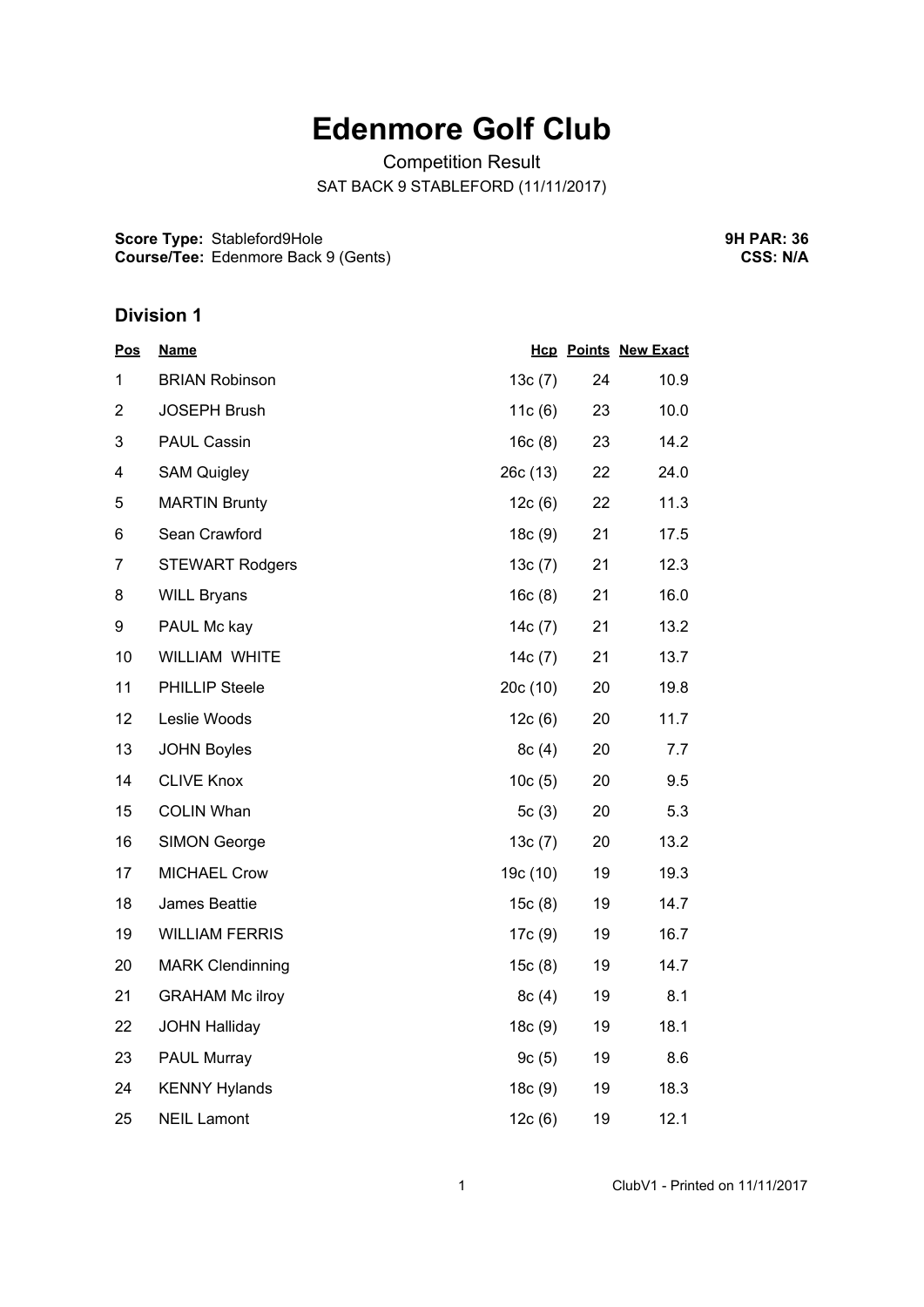**Score Type: Course/Tee:** Stableford9Hole Edenmore Back 9 (Gents)

## **Division 1**

| <u>Pos</u> | <b>Name</b>              |          |    | <b>Hcp Points New Exact</b> |
|------------|--------------------------|----------|----|-----------------------------|
| 26         | PAUL J. Thompson         | 19c (10) | 19 | 19.2                        |
| 27         | Sean Halls               | 17c (9)  | 19 | 17.3                        |
| 28         | <b>ALISTAIR Simpson</b>  | 15c(8)   | 19 | 14.5                        |
| 29         | <b>BASIL Irwin</b>       | 20c (10) | 19 | 20.4                        |
| 30         | PETER WHITESIDE          | 16c(8)   | 19 | 15.6                        |
| 31         | Michael Chapman          | 16c(8)   | 18 | 15.7                        |
| 32         | <b>SEAN Mc cabe</b>      | 12c(6)   | 18 | 12.2                        |
| 33         | <b>DOMINIC Downey</b>    | 18c(9)   | 18 | 17.5                        |
| 34         | <b>PHILLIP Tinsley</b>   | 13c(7)   | 18 | 13.4                        |
| 35         | <b>GEOFF Burrowes</b>    | 12c(6)   | 18 | 12.3                        |
| 36         | <b>NATHAN Lamont</b>     | 7c (4)   | 18 | 7.4                         |
| 37         | <b>IAIN ROSS</b>         | 5c(3)    | 18 | 5.2                         |
| 38         | <b>ROGER Erwin</b>       | 3c(2)    | 18 | 3.4                         |
| 39         | Mark Fraser              | 19c (10) | 17 | 18.8                        |
| 40         | <b>HUGH Mc kay</b>       | 12c(6)   | 17 | 12.0                        |
| 41         | <b>ROBERT Scott</b>      | 20c (10) | 17 | 20.3                        |
| 42         | <b>CONOR Gribbon</b>     | 12c(6)   | 17 | 11.7                        |
| 43         | <b>Adam Beattie</b>      | 9c(5)    | 17 | 8.7                         |
| 44         | <b>Christopher Loney</b> | 18c(9)   | 17 | 17.9                        |
| 45         | Louis Eyres              | 15c(8)   | 17 | 14.0                        |
| 46         | <b>TOM Chapman</b>       | 17c (9)  | 17 | 16.8                        |
| 47         | <b>ALAN Irwin</b>        | 24c (12) | 17 | 24.3                        |
| 48         | <b>Walter Ferris</b>     | 16c(8)   | 17 | 15.6                        |
| 49         | <b>KEVIN Kelly</b>       | 26c(13)  | 17 | 25.5                        |
| 50         | <b>DEREK Mc kinley</b>   | 22c (11) | 17 | 21.9                        |
| 51         | ROB Mc DOWELL            | 7c(4)    | 16 | 6.5                         |
| 52         | Andrew Penny             | 13c(7)   | 16 | 12.8                        |
| 53         | <b>JIM Uprichard</b>     | 7c(4)    | 16 | 6.9                         |
| 54         | <b>PAUL Patterson</b>    | 13c(7)   | 16 | 12.5                        |